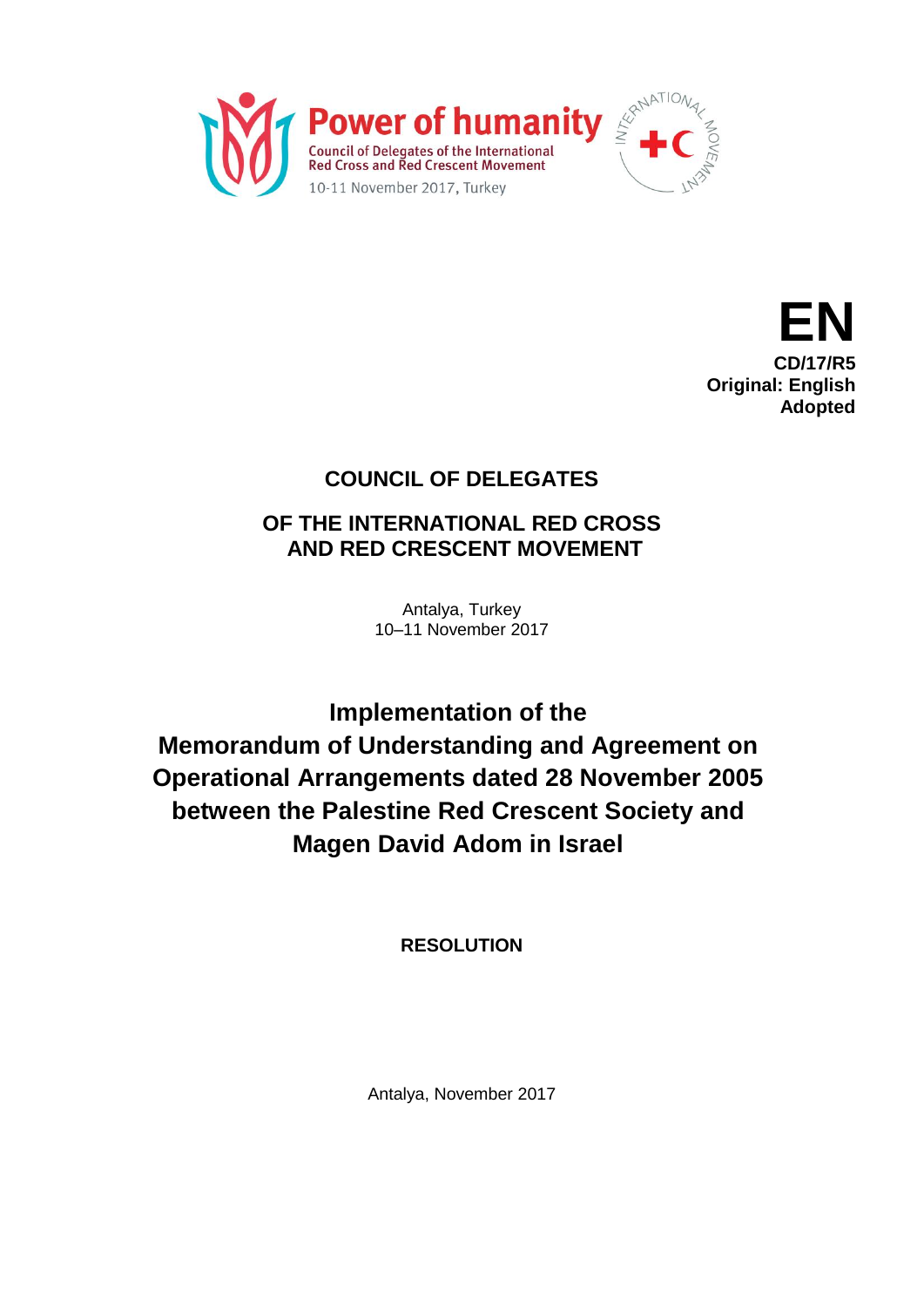## **RESOLUTION**

## **Implementation of the Memorandum of Understanding and Agreement on Operational Arrangements dated 28 November 2005 between the Palestine Red Crescent Society and Magen David Adom in Israel**

The Council of Delegates,

*recalling* the Memorandum of Understanding (MoU) signed by the Palestine Red Crescent Society (PRCS) and Magen David Adom in Israel (MDA) on 28 November 2005, in particular the following provisions:

- 1. MDA and PRCS will operate in conformity with the legal framework applicable to the Palestinian territory occupied by Israel in 1967, including the Fourth Geneva Convention of 1949 on the Protection of Civilians in Time of War.
- 2. MDA and PRCS recognize that PRCS is the authorized National Society in the Palestinian territory and that this territory is within the geographical scope of the operational activities and of the competences of PRCS. MDA and PRCS will respect each other's jurisdiction and will operate in accordance with the Statutes and Rules of the Movement.
- 3. After the Third Additional Protocol is adopted and by the time MDA is admitted by the General Assembly of the International Federation of Red Cross and Red Crescent Societies:
	- a. MDA will ensure that it has no chapters outside the internationally recognized borders of the State of Israel.
	- b. Operational activities of one society within the jurisdiction of the other society will be conducted in accordance with the consent provision of resolution 11 of the 1921 international conference.
		- $(\ldots)$
- 4. MDA and PRCS will work together and separately within their jurisdictions to end any misuse of the emblem and will work with their respective authorities to ensure respect for their humanitarian mandate and for international humanitarian law.
	- $(\ldots)$

6. MDA and PRCS will cooperate in the implementation of this Memorandum of Understanding (…).

*taking note, with appreciation,* of the report of November 2017 on the implementation of the MoU prepared by the Hon. Robert Tickner, AO, the Independent Monitor appointed by the International Committee of the Red Cross (ICRC) and the International Federation of Red Cross and Red Crescent Societies (IFRC), with the full endorsement of the Standing Commission of the Red Cross and Red Crescent (Standing Commission), to monitor and facilitate progress achieved in the implementation of the MoU, including recurring issues linked to operational elements relevant to the MoU,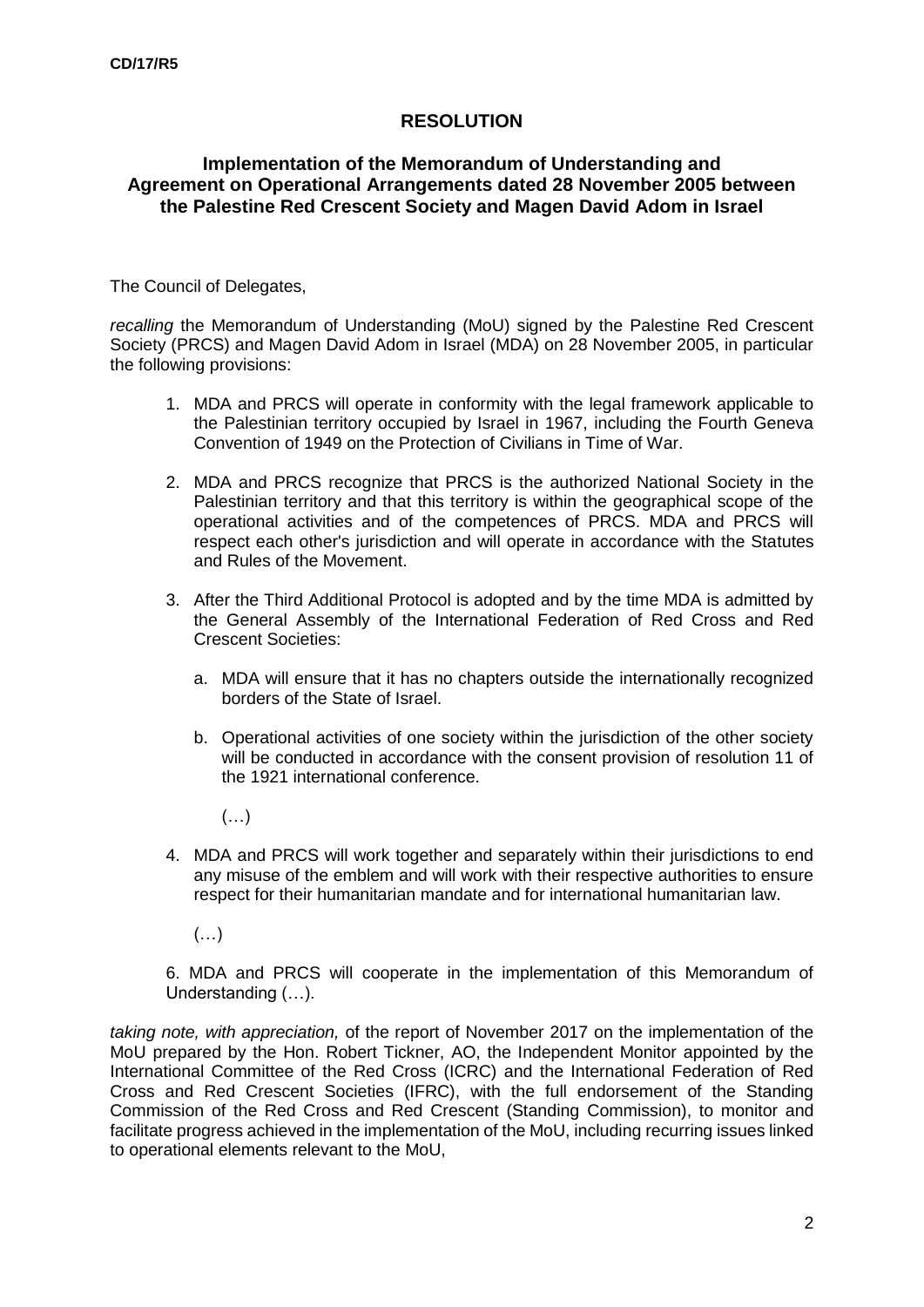*recalling* Resolution 10 adopted by the Council of Delegates in December 2015 concerning the implementation of the MoU and the Agreement on Operational Arrangements (AOA) between the PRCS and MDA, as endorsed by Resolution 8 of the 32nd International Conference of the Red Cross and Red Crescent (International Conference),

*reaffirming* the importance for all of the components of the International Red Cross and Red Crescent Movement (Movement) to operate at all times in accordance with international humanitarian law as well as the Fundamental Principles, the Statutes and the rules and policies of the Movement,

*noting* that all National Societies have an obligation to operate in compliance with the Constitution of the IFRC and the "Policy on the protection of integrity of National Societies and bodies of the International Federation" adopted in November 2009,

*recalling* both the dispute resolution mechanism set out in Resolution 11 of the 1921 International Conference as well as the Compliance and Mediation Committee of the IFRC, and *recognizing* the rights of National Societies thereunder,

*expressing* its disappointment that after nearly 12 years the MoU is not yet fully implemented, while *noting* the challenging humanitarian and political environment,

*recognizing* that full implementation of the MoU will represent an important achievement for the Movement and that this will contribute to the strength and unity of the Movement*,*

*taking note* of the letter of 15 November 2015 from the Ministry of Foreign Affairs of the State of Israel to the Standing Commission, in which the Israeli Government stated that "it is ready to support the MDA to ensure the full implementation of its commitments [under the MoU]",

*also taking note*, *with appreciation*, of the letter of 11 September 2017 from the Ministry of Foreign Affairs of the State of Israel to the Independent Monitor, as set forth in Annex 1 to the Independent Monitor's report, which refers to a decision and concrete measures to help achieve compliance with the geographical scope provisions of the MoU, and its commitment to do so according to a planned timetable, with a view to facilitating substantive progress on this issue and to completing these measures well in advance of the 33rd International Conference in 2019,

*reaffirming* the necessity for effective and positive coordination between all components of the Movement in support of the full implementation of the MoU,

- 1. *notes* the progress that has been reported with respect to implementation and *commends* the efforts of both National Societies, but *also notes*, with continued regret, that full implementation has still not been achieved;
- 2. *welcomes* the actions taken by MDA to engage its authorities to end the misuse of the MDA logo in the territory considered within the geographic scope of the PRCS, and *encourages* it to continue to work with its authorities and with other key stakeholders to ensure that any markings used in this territory are different and clearly distinguishable from the MDA logo;
- 3. *urges* MDA to comply with its obligations with respect to the geographic scope provisions of the MoU and to take appropriate actions to end non-compliance;
- 4. *calls on* the State of Israel to continue to support MDA to ensure the full implementation of its commitments under the MoU;